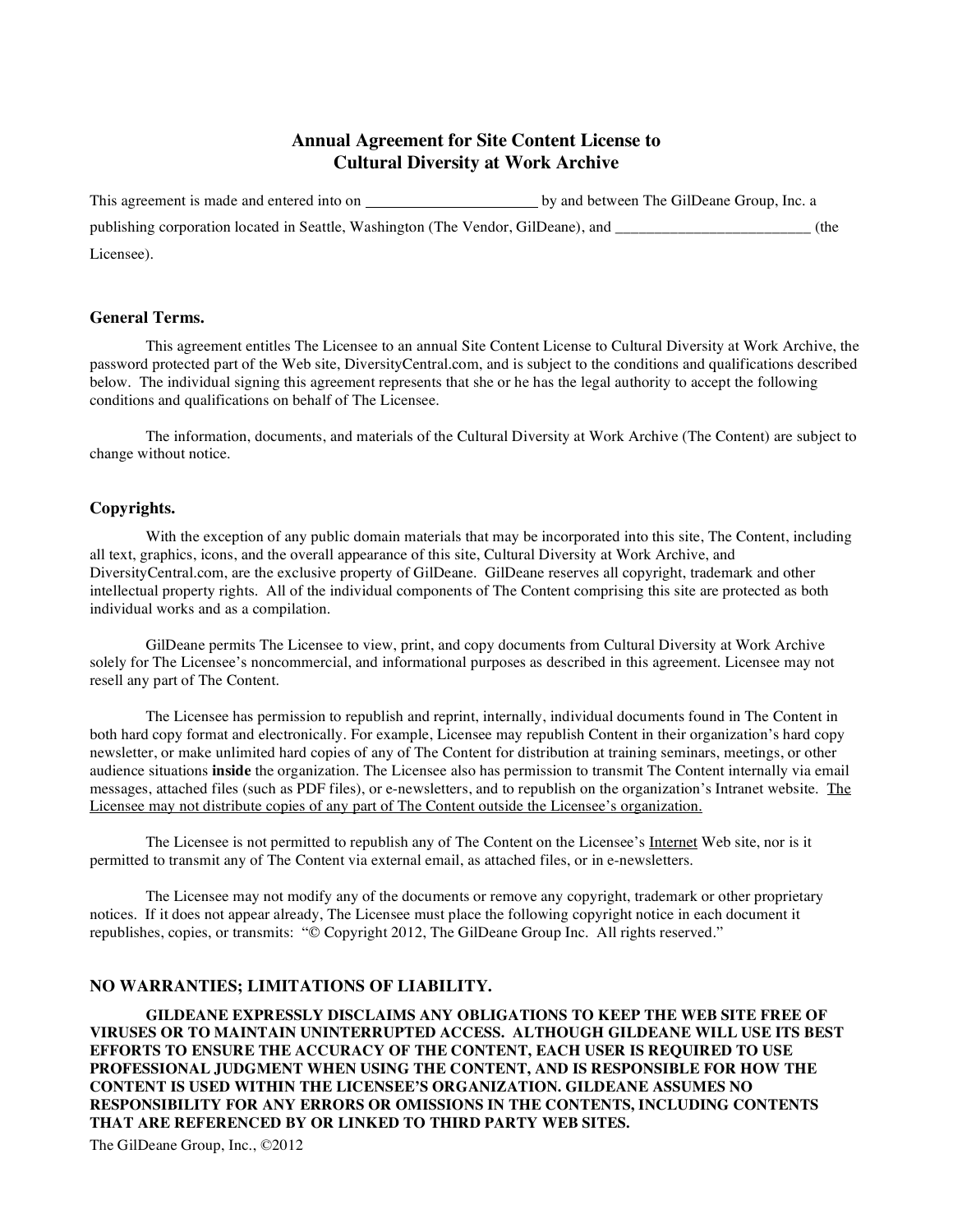### **GILDEANE DOES NOT MAKE, AND THE LICENSEE DOES NOT RECEIVE, ANY WARRANTY WHATSOEVER WITH RESPECT TO EITHER THE CONTENTS OR THE USE OF THE CONTENTS, AND PARTICULARLY NO WARRANTY OF FITNESS FOR A PARTICULAR PURPOSE OR SUITABILITY.**

**YOU, THE LICENSEE, HEREBY INDEMNIFY, DEFEND, AND HOLD HARMLESS GILDEANE AND ALL OFFICERS, DIRECTORS, OWNERS, AGENTS, INFORMATION PROVIDERS, AND OTHERS CONNECTED WITH GILDEANE ("INDEMNIFIED PARTIES") FROM AND AGAINST ANY AND ALL LIABILITY AND COSTS, INCLUDING, WITHOUT LIMITATION, REASONABLE ATTORNEY'S FEES, INCURRED BY THE INDEMNIFIED PARTIES IN CONNECTION WITH ANY CLAIM ARISING OUT OF ANY BREACH BY YOU, OR ANY USER OF YOUR ACCOUNT, OF THIS AGREEMENT OR THE FOREGOING REPRESENTATIONS, WARRANTIES, AND COVENANTS. YOU SHALL COOPERATE AS FULLY AS REASONABLY REQUIRED IN THE DEFENSE OF ANY SUCH CLAIM. GILDEANE RESERVES THE RIGHT, AT ITS OWN EXPENSE, TO ASSUME THE EXCLUSIVE DEFENSE AND CONTROL OF ANY MATTER SUBJECT TO INDEMNIFICATION BY YOU.**

### **Registration and Security.**

As part of the registration process, The Licensee will give GilDeane certain registration information, all of which must be accurate and updated. The Licensee must agree to the terms and conditions of this Annual License Agreement to receive its password(s) and User ID(s). GilDeane will issue the agreed upon password(s) and User ID(s) via E-mail. The Licensee's password(s) and User ID(s) entitle the organization's members to full use of Cultural Diversity at Work Archive as described above.

The Licensee may not share, transfer, or give out its password(s) and User ID(s) to any person(s) outside the organization. The license is for The Licensee's private, collective, internal use only. Failure to comply with the terms of this paragraph shall constitute a breach of this Agreement and may lead to the immediate termination of the license.

The Licensee is responsible for maintaining the confidentiality of its password(s) and User ID(s) for your organization's license. The Licensee is expected to notify orders@diversitycentral.com (or telephone 206-362-0336) of any known or suspected unauthorized use(s) of its account or any loss, theft, or unauthorized disclosure of its password(s), User ID(s), or credit card information.

The Licensee is responsible for all usage or activity on Cultural Diversity at Work Archive. Any fraudulent, abusive, or otherwise illegal activity may be grounds for immediate termination of the license and forfeiture of any prepaid license fee. GilDeane may refer any activity that may constitute illegal activity to appropriate law enforcement agencies without notification to The Licensee.

#### **Fees and Payments.**

The Licensee shall pay all fees and charges applicable to begin the Annual Site Content License of Cultural Diversity at Work Archive at the time of registration at the rates in effect for the billing period in which such fees and charges are incurred. The Licensee shall pay all applicable taxes relating to the use of the Cultural Diversity at Work Archive site through its account. All returned checks and returned credit card charges incur a \$20 return handling fee.

GilDeane reserves the right to charge fees for access to any of its online publications in addition to Cultural Diversity at Work Archive. In no event will The Licensee be charged for access to any of these publications, including Cultural Diversity at Work Archive, unless we obtain the Licensee's prior agreement to pay such charges. GilDeane agrees to give The Licensee advance notice of any fee changes or of the application of fees to portions of the site that were previously free.

## **Communications with Site Content Licensee**

GilDeane reserves the right to communicate with The Licensee, including electronic mail, for the purpose of informing The Licensee of changes or additions to the services it provides.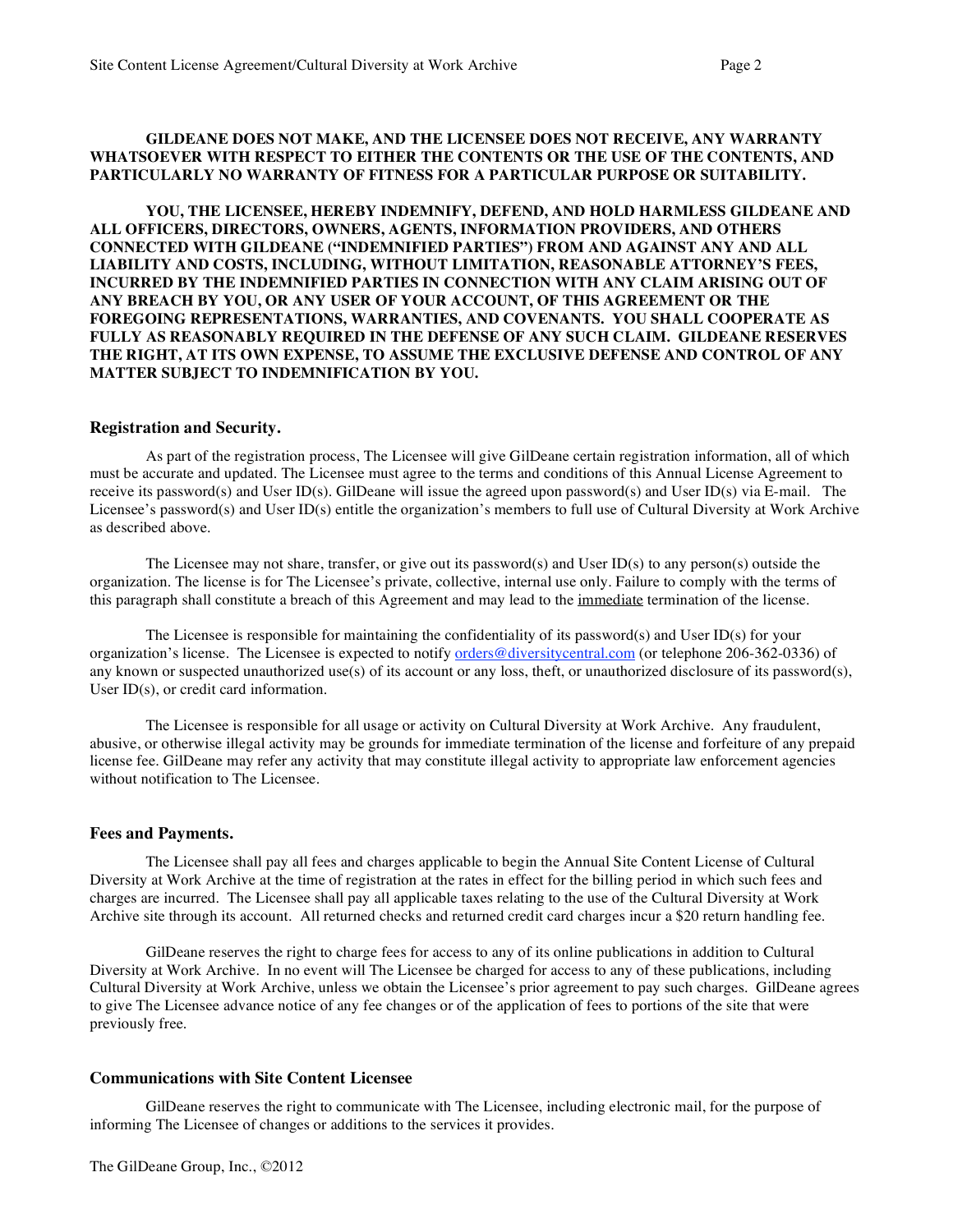## **Termination.**

The Licensee may terminate its Content License at any time by communicating with GilDeane at orders@diversitycentral.com or by telephone, 206-362-0336). Upon written notification, The Licensee's access to the site will be suspended in 30 days and will be responsible for the month charges. The Licensee is responsible for all charges incurred up to the time the license is terminated. Exercising its sole discretion, GilDeane may terminate or suspend The Licensee's access to all or part of the web site for any reason without limitation, breach, or assignment of this Agreement.

### **Miscellaneous.**

This Agreement is made, construed, and enforced in accordance with the laws of Washington State and any action to enforce this agreement shall be brought in the federal or state courts located in Seattle, Washington.

As soon as The Licensee returns the signed (by hand or electronically) Annual Site Content License Agreement, and arrange for payment of the annual site license, GilDeane will email The Licensee its password(s) and User ID(s) and instructions for accessing Cultural Diversity at Work Archive.

# **YOUR ACTION:**

*Please sign the Signature Page that follows and return the entire document as instructed.*